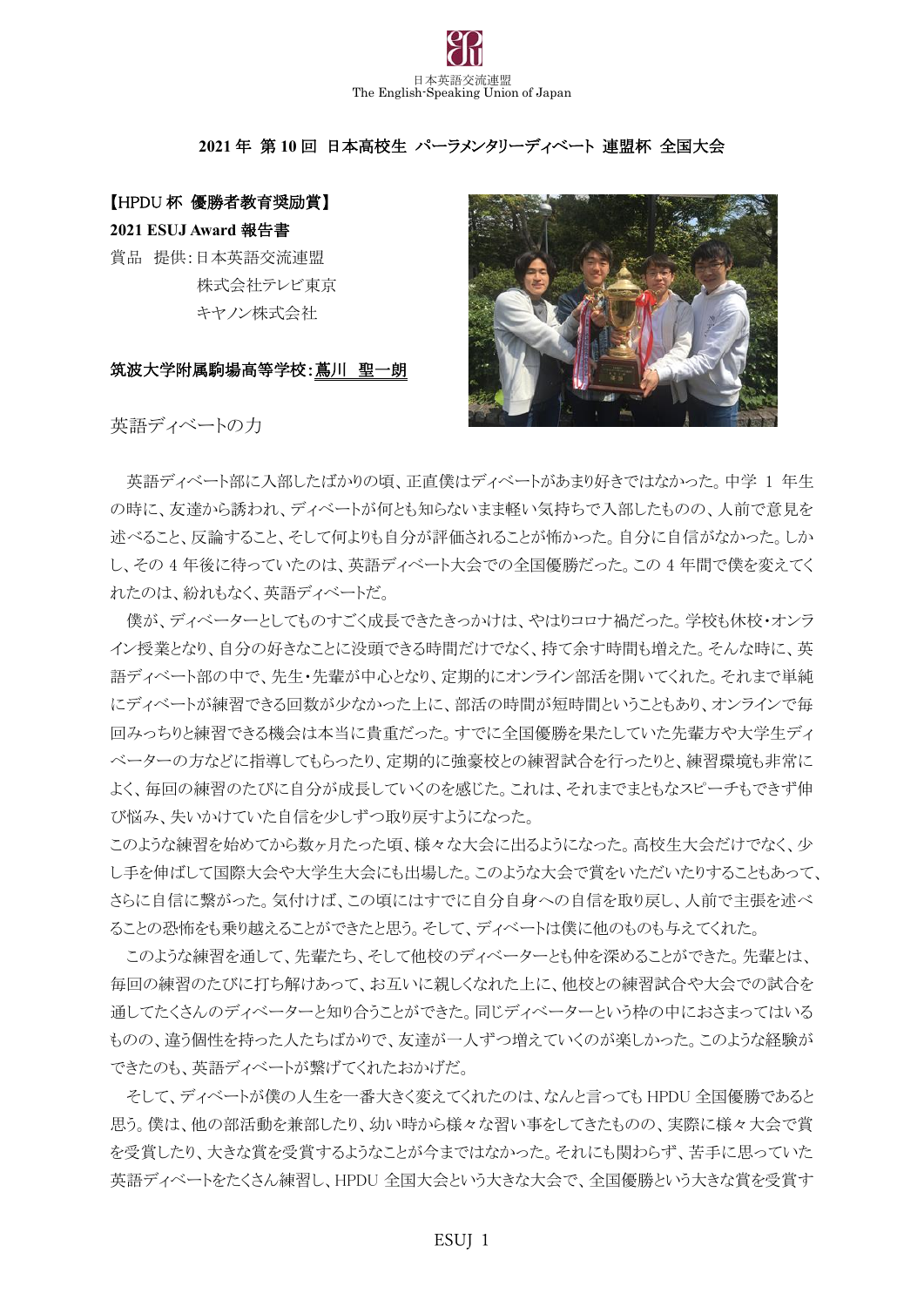# 日本英語交流連盟 The English-Speaking Union of Japan

ることができたのは、これからの人生でもずっと誇りに思えるような、本当に貴重な経験でした。最後に、 HPDU 全国大会の主催者の方々、このような素晴らしい練習環境を整えてくれた須田先生、部活で指導 してくださった筑駒の先輩方、コーチの方、一緒にチームを組んだ水谷先輩、吉田先輩、そして、ご支援 をいただいている ESUJ の方々に感謝を伝えたいです。本当にありがとうございました。

### **HPDU Competition 2021**

**Co-sponsored by The High School Parliamentary Debate Union & English-Speaking Union of Japan**

## 【**2021 ESUJ Award**】

Awarded by English-Speaking Union of Japan (ESUJ)

## <**Champion**> **Seiichiro Tsutagawa: Senior High School at Komaba, University of Tsukuba**

"The Power of Debating" (How debating changed my life.)

When I first joined the English Debating Club, I have to admit that I did not like debating very much. The start of my debating career was when one of my friends asked me to join the club in my first year of junior high school. I joined the club with a light heart, not knowing what debate was but I soon started to regret it. I was afraid of expressing my opinions in front of people, arguing against them, and most of all, being evaluated. I had no confidence in myself. However, what awaited me four years later was becoming the national champion of the HPDU English debate tournament. Without a doubt, it was English debate that changed me over the past four years.

 The reason why I was able to grow so much as a debater was because of COVID-19. With online classes, I not only had more time to devote to what I loved but also more spare time. It was then that the teachers and seniors in the English Debating Club took the lead in organizing regular online club activities. Since I had not been able to practice debating so frequently, and since the club activities were short, the opportunity to practice online was really valuable. I was guided by senior debaters who had already won national championships and university debater coaches, and we regularly had practice matches against strong schools. The practice environment was very good, and I could feel myself improving after each practice session. This helped me to gradually regain my confidence, which I had almost lost due to my inability to make a proper speech.

 A few months after we started this kind of practice, I began to participate in various competitions. Not only did I participate in high school competitions, but I also branched out a bit and participated in international competitions and university student competitions. I received